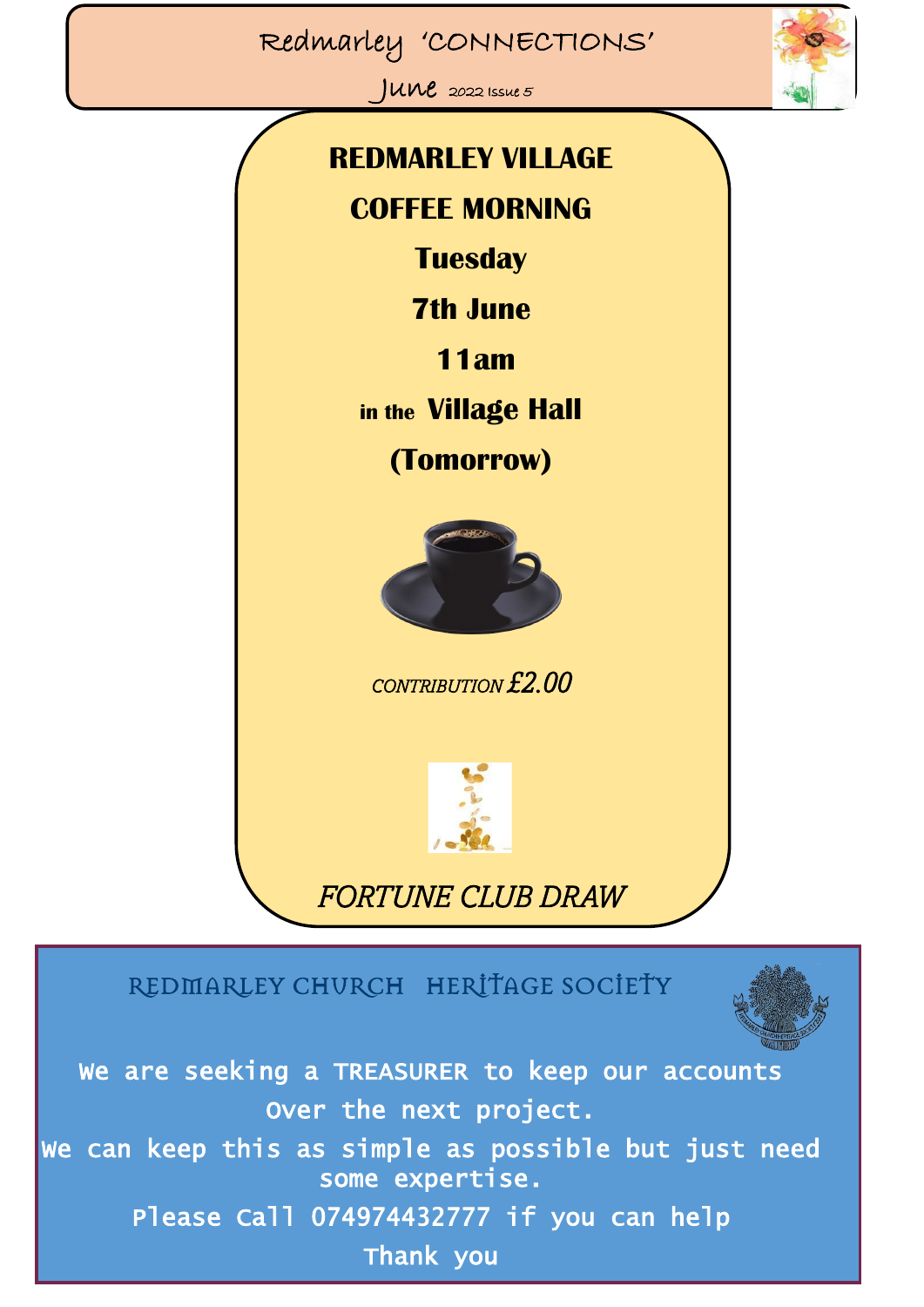

#### **THE QUEENS PLATINUM JUBILEE CELEBRATIONS**

#### **A busy weekend in Redmarley…………………….**



 The day started with 'bacon baps' at the tennis club ….. and …….. a chance to 'Have a go' … at the Cricket Club too!



Tree planting at St. Bartholomew's as part of the Queen's Canopy initiative.



Picnic at the 'Pub with live music………...





Thanks to everyone who was involved with the Organisation of all events.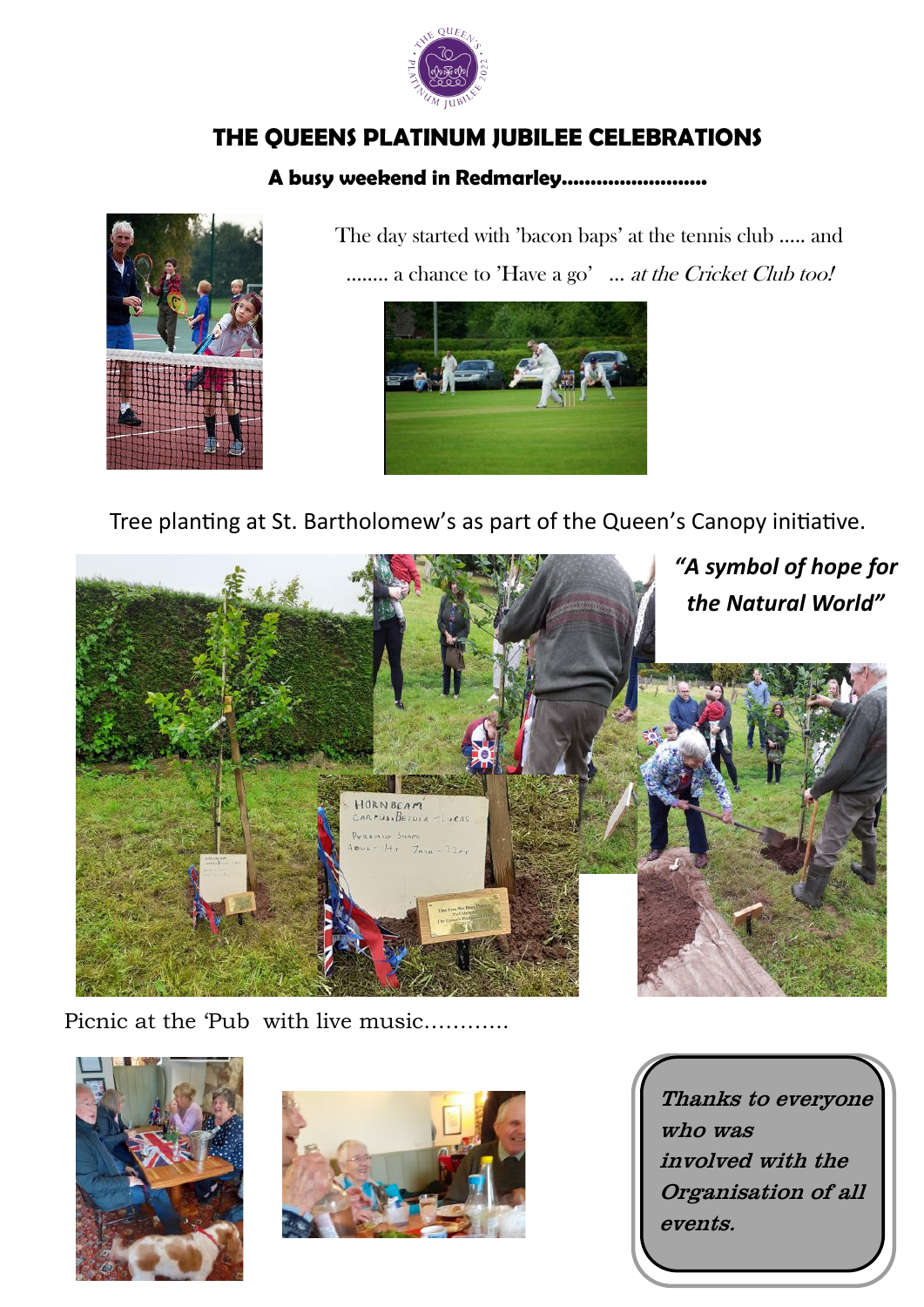**www.redmarley.org.uk facebook: St.Bartholomews Church Redmarley facebook: leadon vale children & families team**



## REDMARLEY CHURCH HERITAGE SOCIETY

St. Bartholomew's Church

HERITAGE OPEN DAY

 $\mathcal{E}$ 

FLOWER FESTIVAL

SATURDAY JULY 2<sub>nd</sub>

## **Tower Tours**



*refreshments* **Heritage Trails** 

 *music*







enry **Qorton** dedicate

his window



#### **Treasure hunt**



## **Flower Displays**



**See Village website for more details**

 **……. And more.**

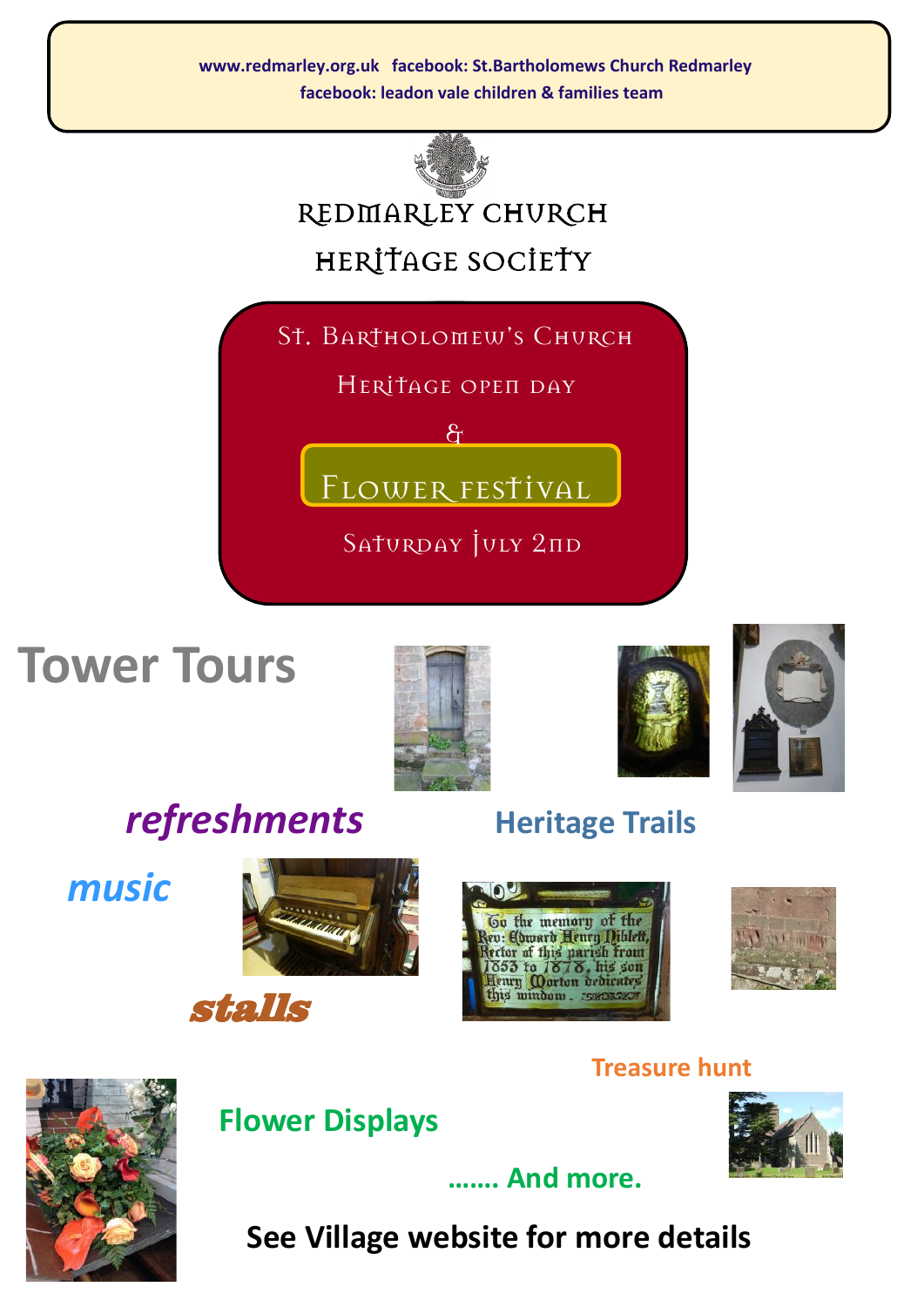#### REDMARLEY CHURCH

HERITAGE SOCIETY



#### **St. Bartholomew's Church Heritage open day**

*Save the date …….***SATURDAY JULY 2ND** 

#### **10.00AM - 4.30PM**

Lots of help PLEASE!

BAKERS : Cookies

Loaf Cakes

Scones contact 01452840961

#### RAFFLE PRIZES:

We are going to theme the raffle again.

There will be 3 main prizes : 'Afternoon Tea'

'A Day in the Garden'

'Cheese & Wine on a Summer's evening'

Prizes that would fit into any of those categories would be much appreciated

Contact 07805977156/ 651869

#### **STEWARDS**

Needed for an hour slot in church

Contact 651869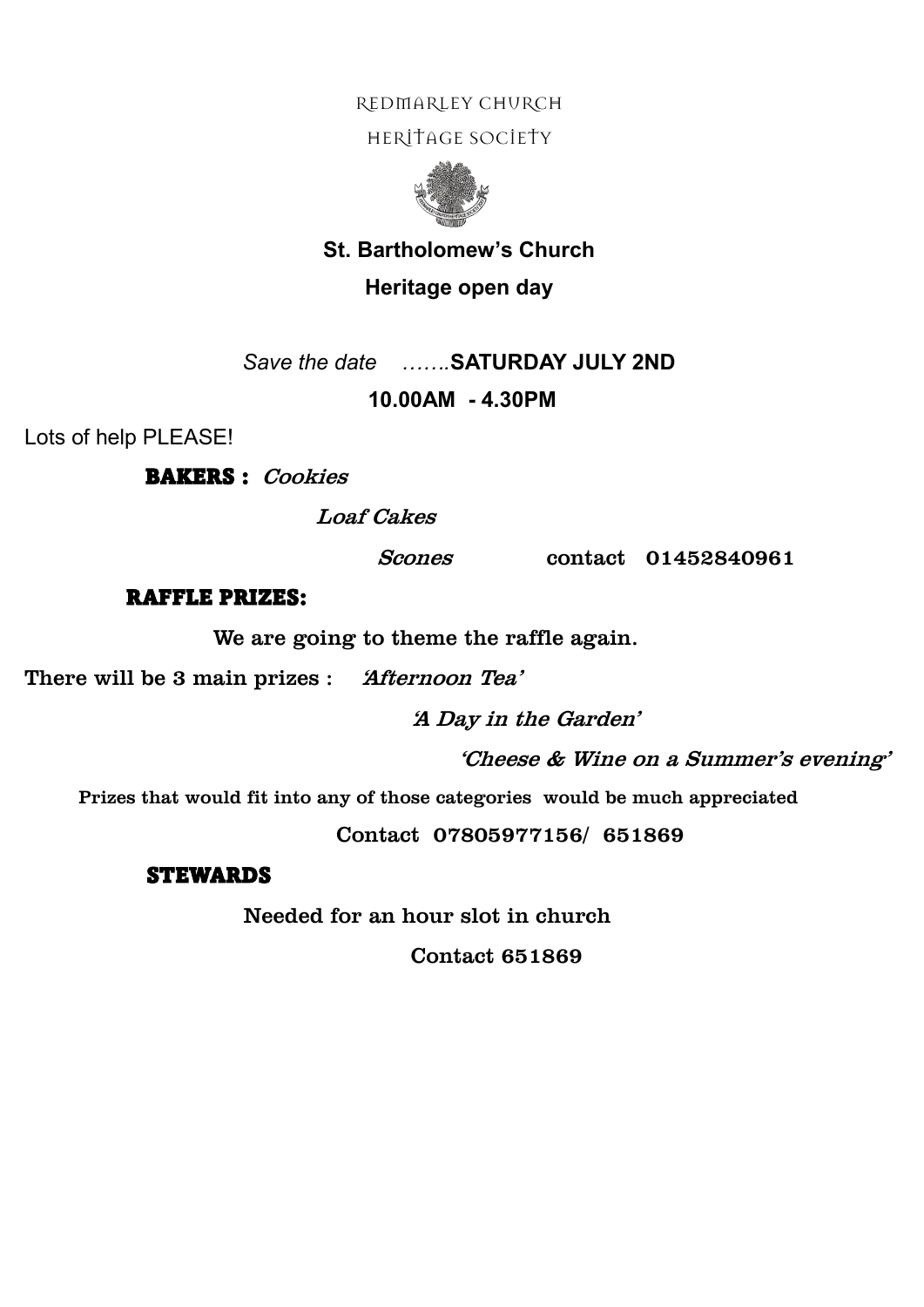

As we face the rising costs and struggles of our day to day lives we are still mindful of families , refugees, the elderly, those living alone and others in our society who are finding it difficult to cope. Difficult to find strength and motivation each day to overcome the challenges they face.

This is why St. Bartholomew's PCC started the 'Comfort & Joy' fund, during the pandemic, and why we have decided to continue our efforts to provide some respite for those who need it in our community.

*It was an amazing response in 2020 and we would be very grateful if anyone would like to contribute to help us to keep going.*

*Please email me if you would like more details*

#### *redmarleyforge@gmail.com*



### Raise funds for **ST BARTHOLOMEW'S CHURCH REDMARLEY as you shop on line**

## **Over 3,000 retailers and service providers ready to share their profits with a charity.**

**go to………… www.easyfundraising.org.uk/causes/stbartholomewredmarley**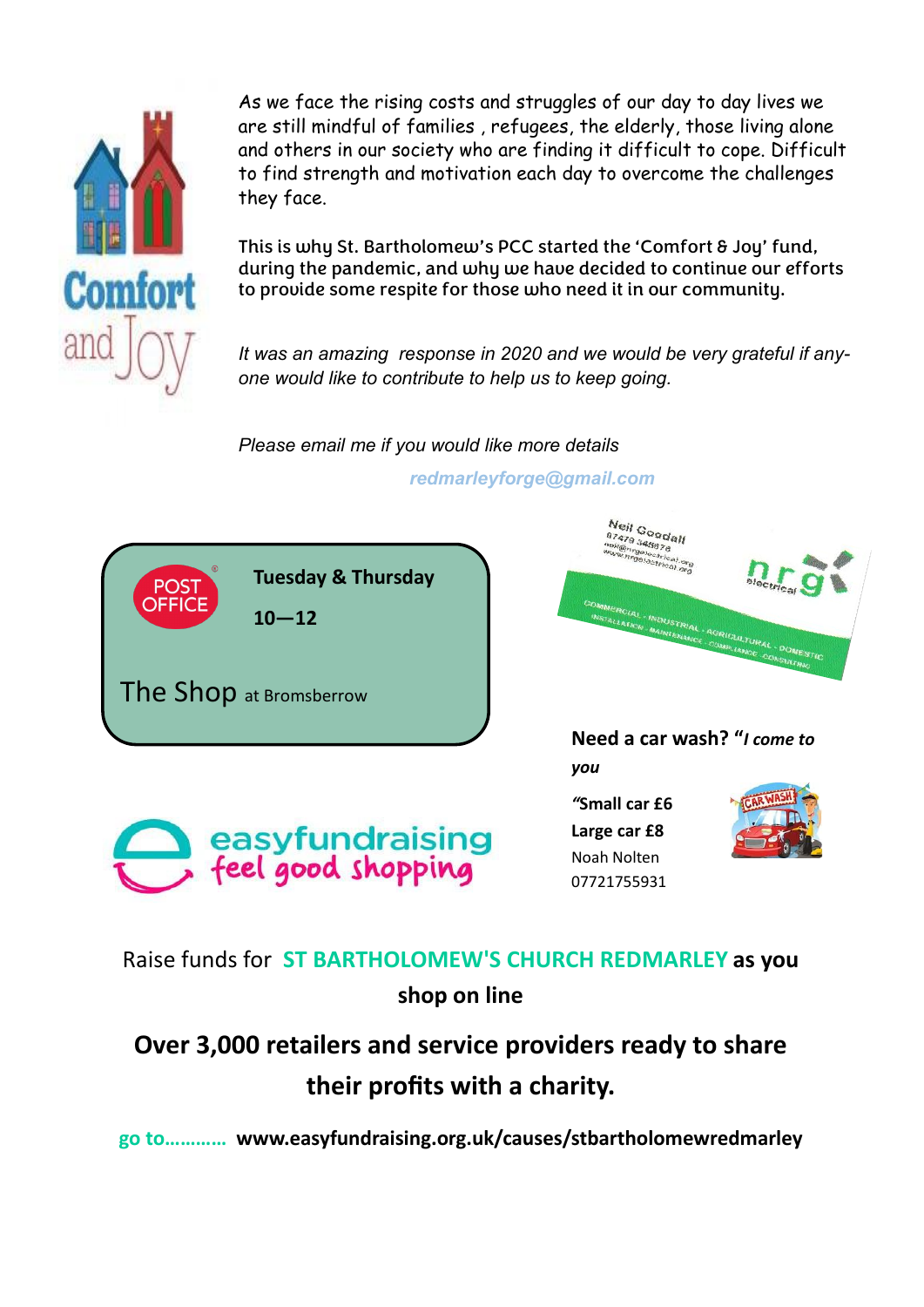





**Please be on the alert following reports of aggressive door to door sellers who have been active around the Gloucester, Forest of Dean and Tewkesbury areas .**